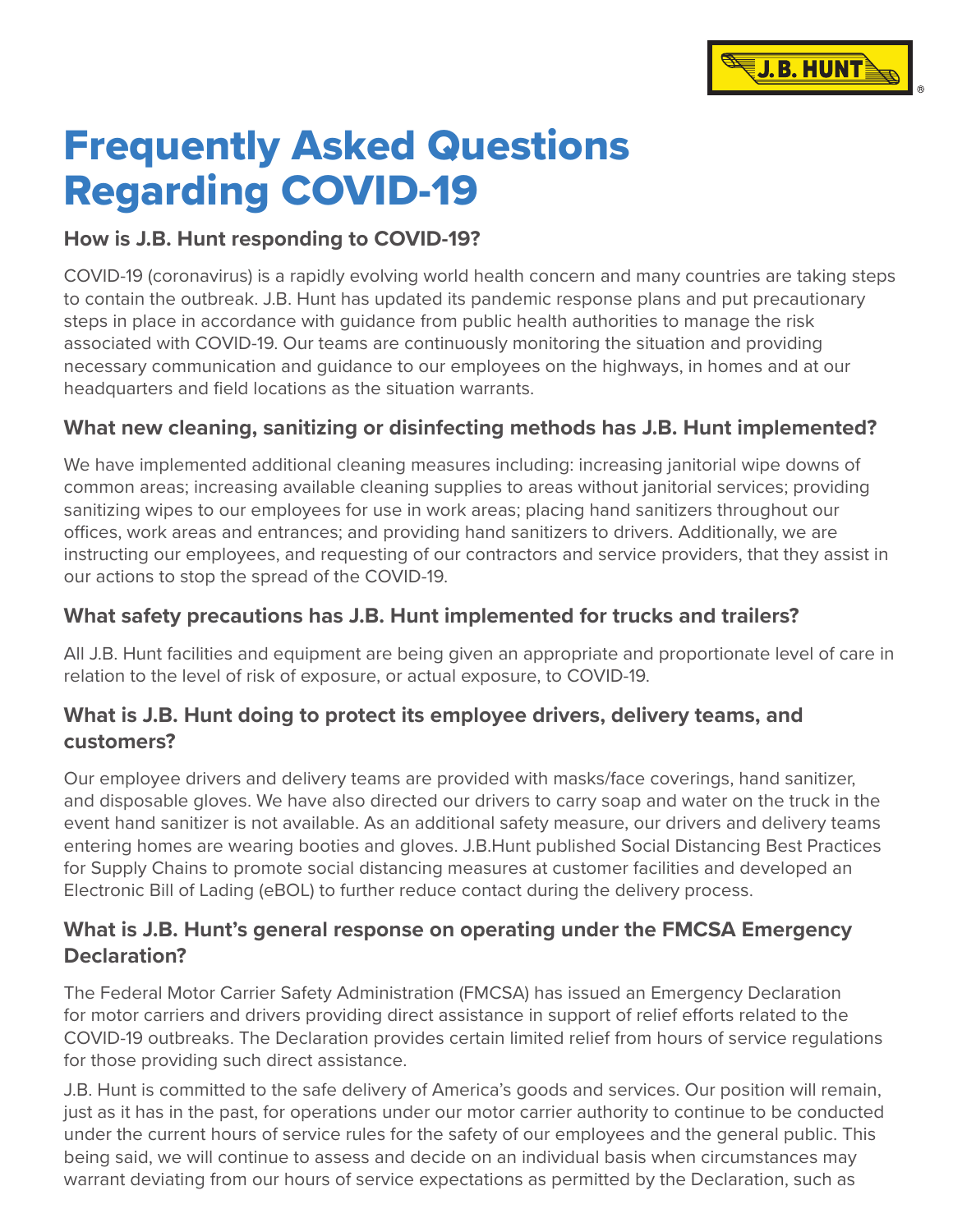emergencies or other urgent situations. When we arrange for transportation of goods by third-party motor carriers, those carriers are independently responsible for complying with federal regulations and must exercise their independent discretion whether to utilize any applicable hours of service exceptions.

**J. B. HUNT** 

#### **Is J.B. Hunt providing masks?**

We are providing masks/face coverings to employees, including office employees, drivers, and delivery teams. We are also providing masks/face coverings to independent service providers on an emergency basis while resources are scarce.

## **What specific measures are being taken to maintain a healthy workforce?**

We are responding to employee concerns about exposure to COVID-19. We have directed all our employees who can work from home to do so. We have also advised all employees on good respiratory etiquette and hand hygiene, in addition to other responsible social-distancing measures. In addition, hand sanitizer, gloves, and masks/face coverings are being provided to employees, including office employees, drivers, and delivery teams. We have also reminded our employees to refrain from coming to work when feeling ill.

# **How is J.B. Hunt monitoring the exposure to its workforce of COVID-19?**

Employees must report all cases of COVID-19 to our HR Solution Center. Moreover, any employee who has traveled or has plans to travel outside the U.S. or who has come in contact with individuals from affected outbreak areas is required to report the travel or contact and is screened and quarantined as appropriate. We have also reminded our employees to refrain from coming to work when feeling ill.

#### **Are visitors allowed to visit a J.B. Hunt location?**

Beginning March 16, 2020 and continuing through at least June 1, visitors will no longer be allowed to enter J.B. Hunt facilities except as needed for essential business and facilities management.

# **What are your plans to deal with employees who test positive for COVID-19?**

If we become aware of one of our employees testing positive for COVID-19, we will follow CDC and state and local health authority guidelines. We will not allow these employees to return to work until clearance has been provided. We implemented a temporary paid time off (PTO) policy designed to help provide financial support to employees who are unable to report to work due to COVID-19 infection or official quarantine.

## **What specific measures is J.B. Hunt taking to proactively reduce absenteeism and maintain critical functions?**

To minimize the risk that COVID-19 poses to our workforce, J.B. Hunt has directed all employees who are able to work from home to do so starting Monday, March 16, 2020 until at least June 1, 2020. We have also advised all employees on good respiratory etiquette and hand hygiene and we are performing increased environmental cleaning at J.B. Hunt facilities. We have advised drivers to use social distancing at shippers and receivers, truck stops, and other locations that they frequent, by maintaining 6 feet of distance when possible. We are providing drivers and delivery teams with masks/face coverings, hand sanitizer, and disposable gloves and have directed drivers to carry soap and water in the truck in the event hand sanitizer is not available. As an additional safety measure,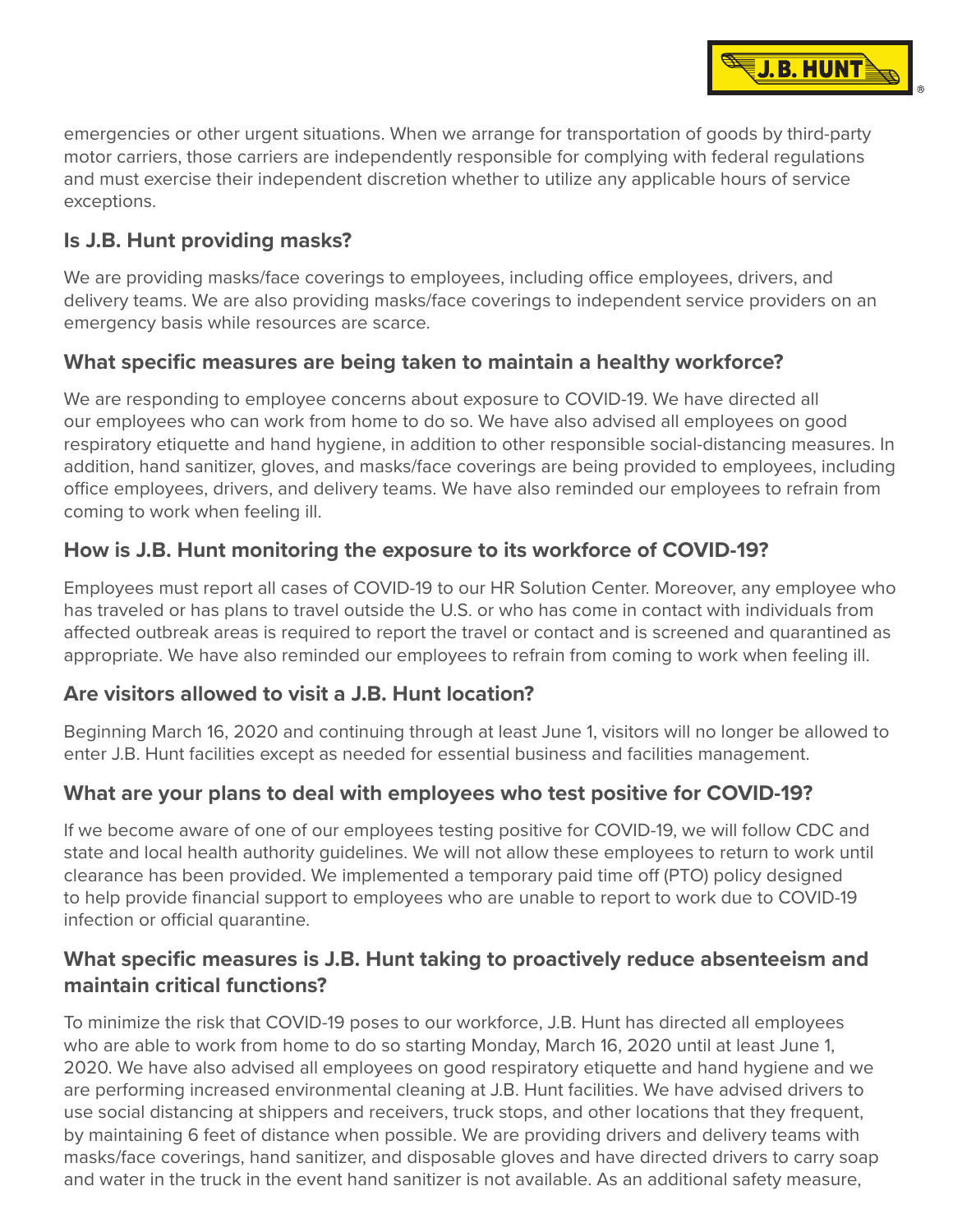drivers and delivery teams entering homes are wearing masks/face covering, booties, and gloves. If we become aware of one of our employees testing positive for COVID-19, we will follow CDC and state and local health authority guidelines, and we will not allow these employees to return to work until clearance has been provided.

**J.B. HUNT** 

As of May 6, 2020, J.B. Hunt has not experienced any business disruption due to significant absenteeism.

## **Will J.B. Hunt provide transportation services to areas that are subject to COVID19 government restrictions, such as containment zones or shelter-in-place orders?**

Yes, as permitted by the local, state or federal authorities, J.B. Hunt will continue to provide transportation services to areas that are subject to government restrictions (e.g., curfews, quarantines, and restricted access). J.B. Hunt will rely on its customer to determine whether a shipment is essential or would otherwise be permitted to enter an area that is subject to any such government restrictions. We recommend that shippers attach a letter to the bill of lading or otherwise provide information with or on the bill of lading confirming that their product/shipment is not subject to applicable government restrictions.

# **What if a J.B. Hunt driver is unwilling to deliver a shipment into a COVID19 Containment Zone or other restricted area?**

The driver should notify their supervisor immediately, and the supervisor will identify another driver to deliver the load. J.B. Hunt will respect the personal decisions of its drivers about whether they are comfortable delivering shipments into these areas, and we will make every effort to complete deliveries of essential goods and services, whether by our employee drivers or by arranging for the transportation by independent service providers.

# **What is J.B. Hunt doing to protect Final Mile delivery teams and delivery recipients?**

J.B. Hunt has given instruction and guidance to Final Mile delivery teams about important measures to help them and those they come in contact with avoid infection, based on information from health authorities.

For the safety of our Final Mile customers, in addition to following healthy hygiene habits outlined on the CDC's website [\(https://www.cdc.gov/coronavirus/](https://www.cdc.gov/coronavirus/)), we have instructed delivery teams to wear masks/face coverings, booties and gloves while making deliveries, and to use hand sanitizer (or soap and water mixture) before, during and after each delivery. For the safety of Final Mile delivery teams, we have added a COVID-19 screening questionnaire to the scheduling process for Final Mile deliveries. If any of the answers indicate an unreasonable risk to delivery team members, the delivery will either be postponed at least 14 days, or changed to unattended curbside or door delivery.

## **Is J.B. Hunt requiring temperature screening or otherwise conducting screening of its employees and independent service providers?**

J.B. Hunt is complying with state and local regulations, as well as customer requests regarding temperature screenings. We have instructed our employees to refrain from coming to work when feeling ill. We also require employees to report confirmed and suspected cases of COVID-19, contact with a confirmed or suspected case of COVID-19, and international travel, and we are requiring employees to self- quarantine when appropriate.